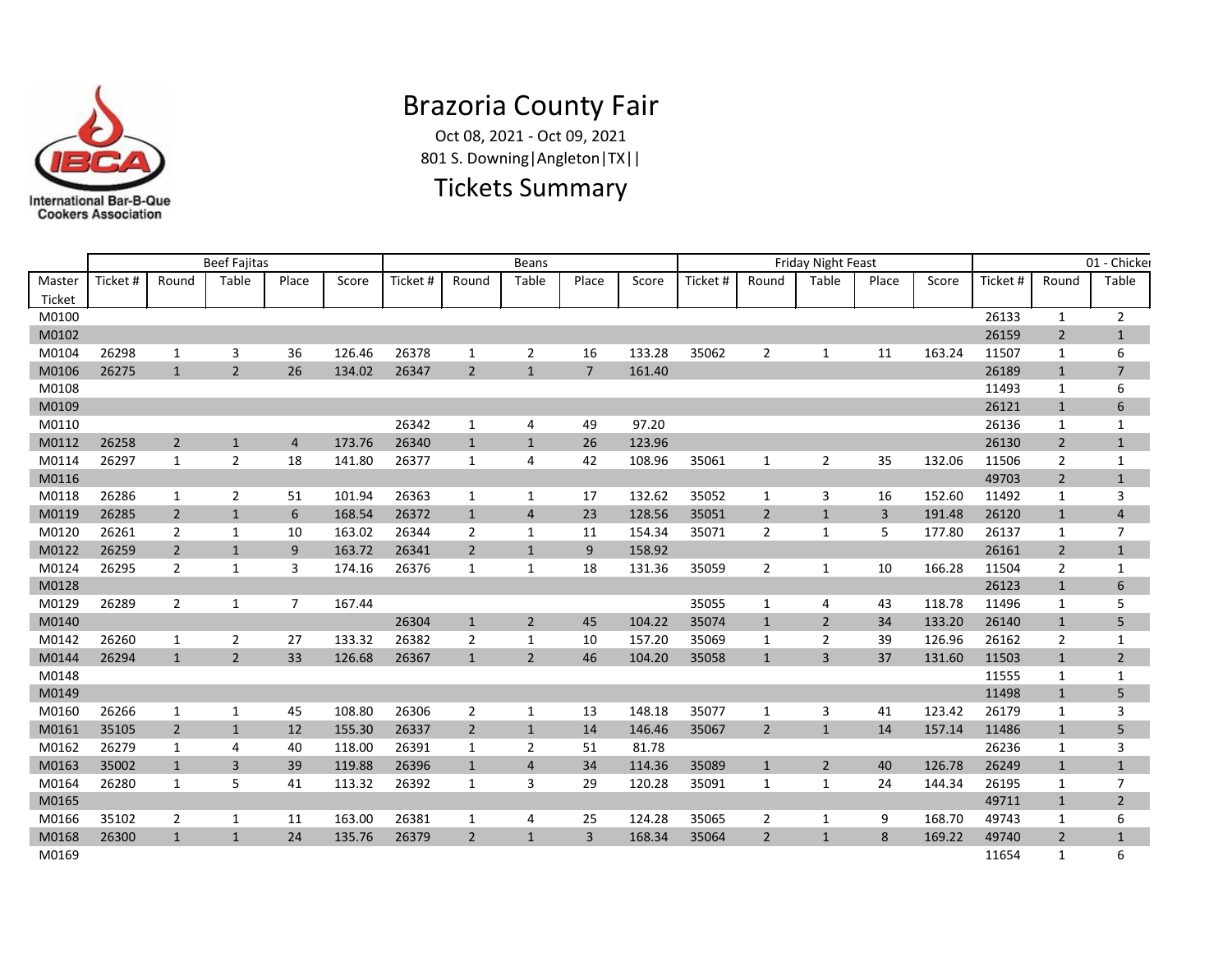| n                |        |          |                | 02 - Pork Ribs          |                |        |          |                | 03 - Brisket            |                |        |                | Overall |        |
|------------------|--------|----------|----------------|-------------------------|----------------|--------|----------|----------------|-------------------------|----------------|--------|----------------|---------|--------|
| Place            | Score  | Ticket # | Round          | Table                   | Place          | Score  | Ticket # | Round          | Table                   | Place          | Score  | Place          | Score   | Master |
|                  |        |          |                |                         |                |        |          |                |                         |                |        |                |         | Ticket |
| 82               | 98.88  | 26149    | $\mathbf{1}$   | 5                       | 59             | 131.00 | 26163    | $\mathbf{1}$   | $\overline{2}$          | 65             | 117.08 | 78             | 346.96  | M0100  |
| $2^{\circ}$      | 184.18 | 26129    | $\sqrt{2}$     | $\mathbf 1$             | $\overline{2}$ | 182.88 | 26145    | $1\,$          | 6                       | 23             | 154.16 | $\overline{2}$ | 521.22  | M0102  |
| 76               | 109.44 | 11663    | $\mathbf{1}$   | 4                       | 68             | 127.00 | 49737    | $\mathbf{1}$   | 6                       | 35             | 139.14 | 67             | 375.58  | M0104  |
| 39               | 141.56 | 26210    | $\overline{2}$ | $1\,$                   | 14             | 160.94 | 26231    | $\overline{2}$ | $\mathbf{1}$            | 10             | 170.26 | 10             | 472.76  | M0106  |
| 16               | 158.86 | 26125    | $\mathbf{1}$   | $\overline{7}$          | 57             | 131.66 | 11558    | 1              | $\overline{7}$          | 43             | 132.08 | 39             | 422.60  | M0108  |
| 78               | 104.92 | 11489    | $\mathbf{1}$   | $\mathsf{3}$            | 38             | 140.00 | 11554    | $\mathbf{1}$   | $\overline{4}$          | 38             | 135.30 | 65             | 380.22  | M0109  |
| 71               | 121.30 | 26165    | $\mathbf{1}$   | 3                       | 52             | 135.96 | 26151    | $\mathbf{1}$   | 3                       | 39             | 133.78 | 61             | 391.04  | M0110  |
| $\sqrt{4}$       | 181.60 | 26146    | $\mathbf 1$    | $\overline{4}$          | 23             | 151.20 | 26160    | $\mathbf{1}$   | $\overline{7}$          | 30             | 143.02 | 9              | 475.82  | M0112  |
| 12               | 166.48 | 11662    | $\mathbf{1}$   | 5                       | 49             | 137.48 | 49736    | 1              | 4                       | 58             | 123.92 | 34             | 427.88  | M0114  |
| $\boldsymbol{6}$ | 177.00 | 49649    | $\overline{2}$ | $\mathbf 1$             | 15             | 160.68 | 26244    | $\overline{2}$ | $\mathbf{1}$            | 5              | 175.58 | 4              | 513.26  | M0116  |
| 55               | 131.62 | 11557    | $\mathbf{1}$   | 6                       | 39             | 139.74 | 26124    | 1              | 5                       | 60             | 122.98 | 56             | 394.34  | M0118  |
| 19               | 156.82 | 11553    | $\mathbf{1}$   | $\mathbf{1}$            | 26             | 149.22 | 11488    | $\mathbf{1}$   | $\mathbf{1}$            | 16             | 157.50 | 14             | 463.54  | M0119  |
| 17               | 158.42 | 26152    | $\mathbf 1$    | 4                       | 81             | 109.46 | 26166    | $\mathbf{1}$   | $\mathbf 1$             | 73             | 111.64 | 66             | 379.52  | M0120  |
| $\mathsf 9$      | 170.74 | 26131    | $\overline{2}$ | $\mathbf{1}$            | $\overline{4}$ | 177.08 | 26147    | $\mathbf{1}$   | $\overline{\mathbf{3}}$ | 33             | 139.96 | $\overline{7}$ | 487.78  | M0122  |
| 14               | 164.08 | 11660    | $\mathbf{1}$   | 4                       | 55             | 132.26 | 49734    | 1              | $\overline{2}$          | 25             | 149.24 | 24             | 445.58  | M0124  |
| 29               | 148.68 | 11491    | $\mathbf{1}$   | $\overline{7}$          | 75             | 122.08 | 11556    | $\mathbf{1}$   | $\overline{7}$          | 68             | 113.80 | 63             | 384.56  | M0128  |
| 46               | 137.44 | 11651    | 1              | 4                       | 17             | 155.06 | 49725    | 1              | $\overline{2}$          | 46             | 130.36 | 38             | 422.86  | M0129  |
| 62               | 127.94 | 26155    | $\mathbf{1}$   | $\overline{4}$          | 82             | 107.90 | 26169    | $\mathbf{1}$   | 6                       | 82             | 82.72  | 82             | 318.56  | M0140  |
| 11               | 170.32 | 26148    | $\mathbf{1}$   | 5                       | 50             | 137.18 | 26132    | $\mathbf{1}$   | 5                       | 52             | 126.68 | 30             | 434.18  | M0142  |
| 79               | 103.24 | 11659    | $\mathbf 1$    | $\boldsymbol{6}$        | 35             | 142.08 | 49733    | $\overline{2}$ | $\mathbf 1$             | 9              | 171.20 | 45             | 416.52  | M0144  |
| 34               | 146.04 | 11490    | $\mathbf{1}$   | 6                       | 61             | 130.46 | 26122    | 1              | 4                       | 31             | 141.98 | 43             | 418.48  | M0148  |
| 74               | 117.18 | 49727    | $\mathbf{1}$   | $\overline{\mathbf{3}}$ | 63             | 130.14 | 11653    | $\mathbf{1}$   | $\overline{4}$          | 59             | 123.60 | 72             | 370.92  | M0149  |
| 67               | 124.32 | 26172    | $\mathbf{1}$   | 5                       | 44             | 138.78 | 26198    | 1              | 6                       | 44             | 131.12 | 57             | 394.22  | M0160  |
| 64               | 126.94 | 26118    | $\mathbf{1}$   | 5                       | 64             | 129.78 | 49746    | $\overline{2}$ | $\mathbf{1}$            | $\overline{4}$ | 175.94 | 31             | 432.66  | M0161  |
| 77               | 108.26 | 26194    | $\mathbf{1}$   | 4                       | 79             | 115.94 | 26215    | $\mathbf{1}$   | $\mathbf{1}$            | 72             | 112.44 | 81             | 336.64  | M0162  |
| 68               | 123.28 | 26222    | $\mathbf{1}$   | $\overline{\mathbf{3}}$ | 48             | 137.82 | 26251    | $\mathbf{1}$   | 6                       | 69             | 113.48 | 68             | 374.58  | M0163  |
| 43               | 139.60 | 26216    | $\mathbf{1}$   | $\overline{2}$          | 42             | 139.06 | 26237    | $\overline{2}$ | $\mathbf 1$             | 15             | 163.22 | 27             | 441.88  | M0164  |
| 73               | 118.64 | 49712    | $\mathbf{1}$   | $\overline{7}$          | 58             | 131.04 | 26253    | $\mathbf{1}$   | $\overline{7}$          | 62             | 121.48 | 70             | 371.16  | M0165  |
| 42               | 140.58 | 11483    | 1              | 5                       | 54             | 133.58 | 26115    | 1              | 4                       | 42             | 132.26 | 48             | 406.42  | M0166  |
| $\,8\,$          | 175.80 | 26112    | $\overline{2}$ | $\mathbf{1}$            | 6              | 172.82 | 11480    | $\mathbf{1}$   | 3                       | 21             | 154.56 | 6              | 503.18  | M0168  |
| 83               | 91.86  | 49728    | $\mathbf{1}$   | 4                       | 24             | 150.14 | 11499    | $\mathbf{1}$   | 5                       | 48             | 129.12 | 71             | 371.12  | M0169  |
|                  |        |          |                |                         |                |        |          |                |                         |                |        |                |         |        |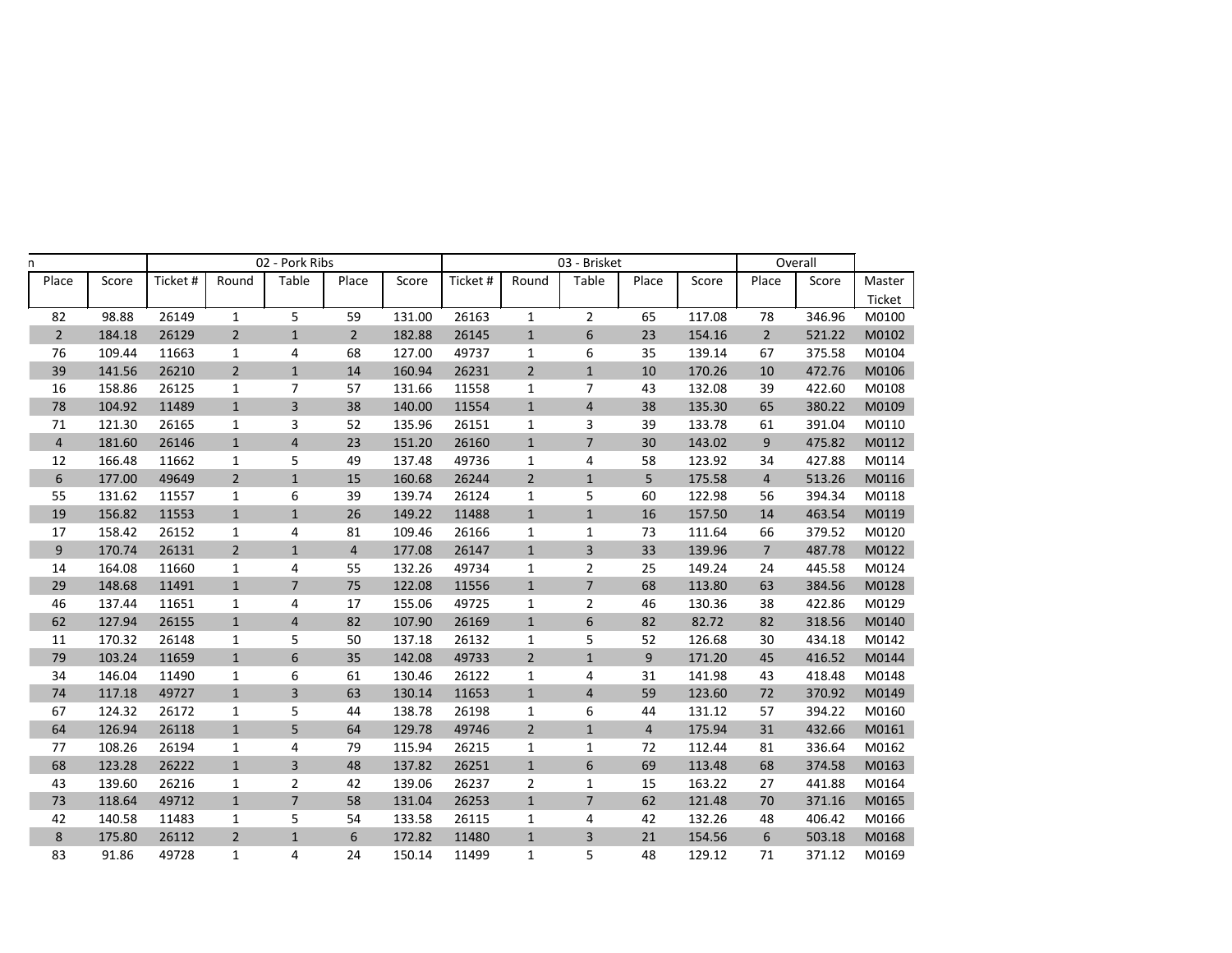

## Brazoria County Fair

Oct 08, 2021 - Oct 09, 2021 801 S. Downing|Angleton|TX||

#### Tickets Summary

|        |          |                | <b>Beef Fajitas</b> |       |        |          |                | <b>Beans</b>   |              |        |          |                | <b>Friday Night Feast</b> |                |        |          |                | 01 - Chicker   |
|--------|----------|----------------|---------------------|-------|--------|----------|----------------|----------------|--------------|--------|----------|----------------|---------------------------|----------------|--------|----------|----------------|----------------|
| Master | Ticket # | Round          | Table               | Place | Score  | Ticket # | Round          | Table          | Place        | Score  | Ticket # | Round          | Table                     | Place          | Score  | Ticket # | Round          | Table          |
| Ticket |          |                |                     |       |        |          |                |                |              |        |          |                |                           |                |        |          |                |                |
| M0180  | 26267    | $\mathbf{1}$   | $\mathbf{1}$        | 44    | 111.06 |          |                |                |              |        |          |                |                           |                |        | 26180    | $\mathbf{1}$   | 5              |
| M0181  | 35001    | $\overline{2}$ | 1                   | 1     | 184.32 | 26339    | 1              | 4              | 48           | 100.60 |          |                |                           |                |        | 26142    | 1              | 3              |
| M0182  | 26287    | $\mathbf{1}$   | 5                   | 50    | 102.98 | 26364    | $\overline{2}$ | $\mathbf{1}$   | $\mathbf{1}$ | 173.32 | 35053    | $\mathbf{1}$   | $\overline{4}$            | 23             | 146.60 | 11494    | $\mathbf{1}$   | $\overline{2}$ |
| M0183  | 35003    | $\mathbf{1}$   | $\overline{2}$      | 19    | 139.68 | 26397    | $\mathbf{1}$   | $\overline{2}$ | 22           | 129.74 | 35090    | 1              | 3                         | 27             | 142.20 | 26223    | 1              | 6              |
| M0184  |          |                |                     |       |        |          |                |                |              |        | 35085    | $\mathbf{1}$   | $\overline{2}$            | 25             | 144.00 | 26196    | $\mathbf{1}$   | 5              |
| M0185  |          |                |                     |       |        |          |                |                |              |        |          |                |                           |                |        | 26044    | $\overline{2}$ | 1              |
| M0186  |          |                |                     |       |        |          |                |                |              |        |          |                |                           |                |        | 49710    | $\mathbf{1}$   | $\mathbf{1}$   |
| M0188  | 26302    | 1              | $\mathbf{1}$        | 25    | 135.22 | 26370    | 1              | $\overline{2}$ | 32           | 118.48 |          |                |                           |                |        | 11482    | 1              | 4              |
| M0189  | 26292    | $\mathbf{1}$   | $\overline{4}$      | 46    | 107.44 | 26375    | $\mathbf{1}$   | $\overline{4}$ | 41           | 109.22 |          |                |                           |                |        | 11501    | $\mathbf{1}$   | $\mathbf{1}$   |
| M0210  |          |                |                     |       |        |          |                |                |              |        |          |                |                           |                |        | 26182    | 1              | 3              |
| M0211  |          |                |                     |       |        |          |                |                |              |        |          |                |                           |                |        | 49749    | $\mathbf{1}$   | 6              |
| M0212  | 26288    | 1              | 3                   | 16    | 144.30 | 26373    | 1              | $\overline{2}$ | 35           | 113.88 | 35054    | $\mathbf{1}$   | 3                         | 31             | 138.68 | 11495    | 1              | 5              |
| M0213  | 35004    | $\mathbf{1}$   | $\overline{3}$      | 53    | 88.86  | 26398    | $\mathbf{1}$   | $\overline{3}$ | 37           | 111.82 | 35092    | $\mathbf{1}$   | $\overline{4}$            | 42             | 121.22 | 49706    | $\overline{2}$ | $\mathbf{1}$   |
| M0214  |          |                |                     |       |        |          |                |                |              |        | 35086    | 2              | $\mathbf{1}$              | $\overline{2}$ | 194.12 | 26239    | 1              | $\overline{2}$ |
| M0218  | 26301    | $\mathbf{1}$   | $\mathbf{1}$        | 34    | 126.58 | 26380    | $\mathbf{1}$   | 3              | 50           | 93.42  |          |                |                           |                |        | 49741    | $\mathbf{1}$   | $\mathbf{1}$   |
| M0219  |          |                |                     |       |        | 26374    | 1              | 3              | 30           | 119.62 | 35070    | $\mathbf{1}$   | 1                         | 29             | 139.04 | 11655    | 1              | 1              |
| M0241  |          |                |                     |       |        |          |                |                |              |        |          |                |                           |                |        | 26158    | $\mathbf{1}$   | 5              |
| M0243  | 35005    | 1              | 1                   | 55    | 82.40  | 26399    | 1              | $\overline{2}$ | 31           | 118.66 | 35093    | $\mathbf{1}$   | 3                         | 33             | 133.24 | 49718    | 1              | 4              |
| M0244  | 26276    | $\mathbf{1}$   | $\overline{2}$      | 21    | 137.58 |          |                |                |              |        | 35083    | $\mathbf{1}$   | $\overline{2}$            | 36             | 131.92 | 26190    | $\mathbf{1}$   | $\overline{4}$ |
| M0246  | 35007    | $\mathbf{1}$   | 3                   | 38    | 120.66 | 26401    | $\overline{2}$ | 1              | 6            | 164.62 | 35095    | 1              | 6                         | 22             | 147.82 | 26243    | 1              | 5              |
| M0247  |          |                |                     |       |        |          |                |                |              |        |          |                |                           |                |        | 49648    | $\mathbf{1}$   | $\overline{4}$ |
| M0249  | 26293    | 1              | 3                   | 42    | 112.78 | 26366    | 1              | 1              | 33           | 115.98 | 35057    | $\mathbf{1}$   | 5                         | 28             | 141.94 | 11502    | 1              | $\mathbf{1}$   |
| M0290  |          |                |                     |       |        | 26310    | $\mathbf{1}$   | $\mathbf{1}$   | 36           | 113.54 |          |                |                           |                |        | 26209    | $\mathbf{1}$   | 6              |
| M0291  | 26290    | 1              | $\overline{2}$      | 17    | 143.72 |          |                |                |              |        | 35056    | $\mathbf{1}$   | 6                         | 26             | 143.00 | 11497    | 2              | $\mathbf{1}$   |
| M0293  | 35006    | $\mathbf{1}$   | $\overline{2}$      | 28    | 131.58 | 26400    | $\mathbf{1}$   | $\mathbf{1}$   | 21           | 130.50 | 35094    | $\mathbf{1}$   | $\overline{2}$            | 38             | 130.12 | 49714    | $\mathbf{1}$   | $\overline{7}$ |
| M0294  |          |                |                     |       |        | 26389    | 1              | 3              | 44           | 107.00 | 35084    | $\mathbf{1}$   | $\mathbf{1}$              | 18             | 150.14 | 26191    | 1              | 1              |
| M0296  |          |                |                     |       |        |          |                |                |              |        | 35096    | $\mathbf{1}$   | $\mathbf{1}$              | 44             | 118.60 | 49674    | $\mathbf{1}$   | 3              |
| M0297  | 26284    | 1              | 1                   | 20    | 138.12 | 26395    | 2              | 1              | 12           | 149.18 | 35088    | $\overline{2}$ | $\mathbf{1}$              | $\mathbf{1}$   | 197.14 | 26248    | 2              | 1              |
| M0299  | 35103    | $\overline{2}$ | $\mathbf{1}$        | 5     | 173.06 | 26371    | $\mathbf{1}$   | 3              | 38           | 111.36 |          |                |                           |                |        | 26116    | $\mathbf{1}$   | 5              |
| M0311  | 26269    | 1              | 4                   | 49    | 105.14 | 26308    | 2              | 1              | 8            | 159.34 | 35079    | $\overline{2}$ | 1                         | $\overline{7}$ | 169.72 | 26183    | 1              | 5              |
| M0313  | 26291    | $\mathbf{1}$   | $\overline{3}$      | 48    | 106.54 | 26365    | $\mathbf{1}$   | $\overline{4}$ | 40           | 110.68 |          |                |                           |                |        | 11500    | $\mathbf{1}$   | $\overline{2}$ |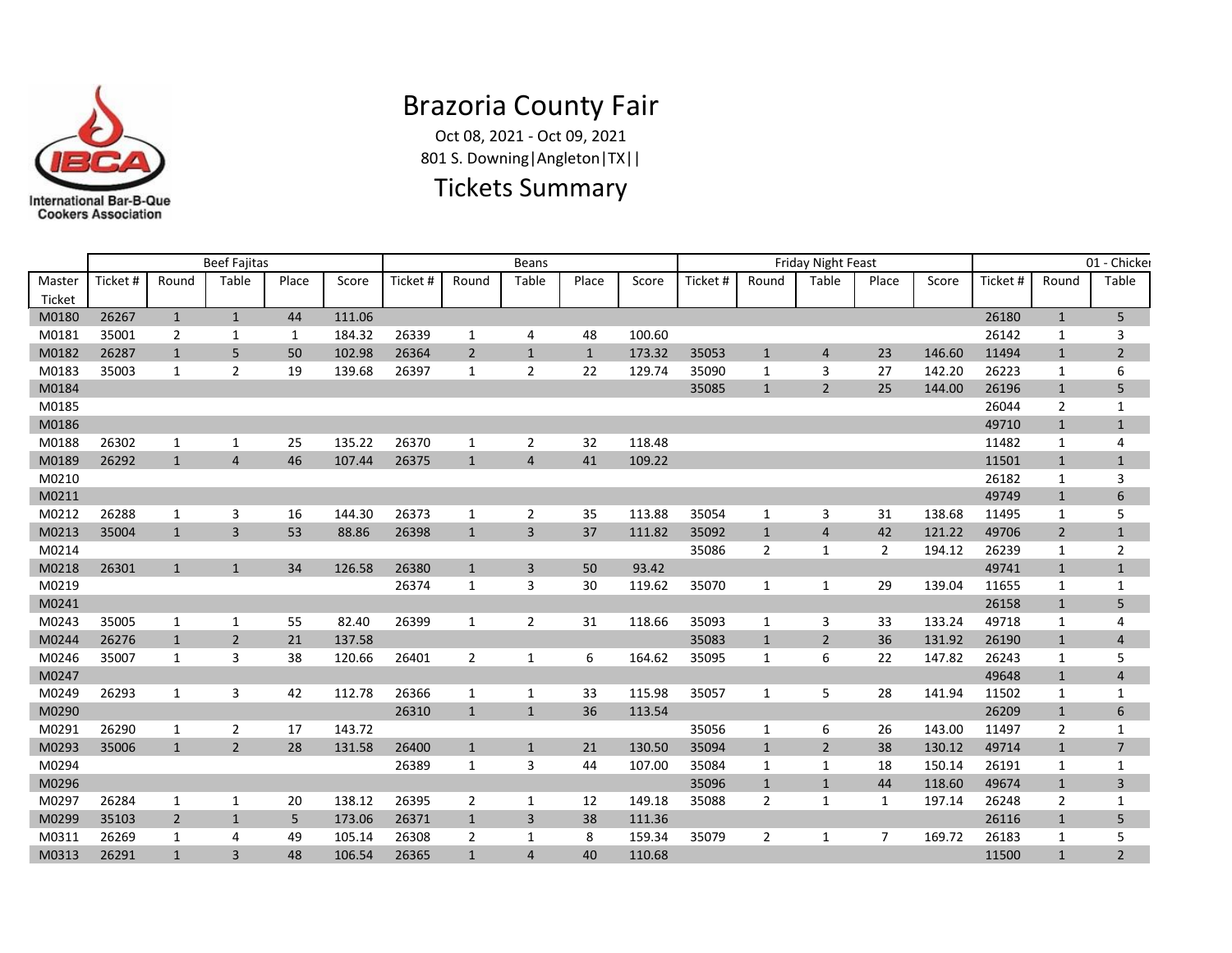| n              |        |          |                | 02 - Pork Ribs |              |        |          |                | 03 - Brisket   |                |        |       | Overall |        |
|----------------|--------|----------|----------------|----------------|--------------|--------|----------|----------------|----------------|----------------|--------|-------|---------|--------|
| Place          | Score  | Ticket # | Round          | Table          | Place        | Score  | Ticket # | Round          | Table          | Place          | Score  | Place | Score   | Master |
|                |        |          |                |                |              |        |          |                |                |                |        |       |         | Ticket |
| 75             | 113.90 | 26199    | $\mathbf{1}$   | $\overline{2}$ | 20           | 154.42 | 26173    | $2^{\circ}$    | $\mathbf{1}$   | $\overline{2}$ | 189.40 | 20    | 457.72  | M0180  |
| 50             | 135.90 | 26126    | $\overline{2}$ | $\mathbf{1}$   | 10           | 167.94 | 49748    | $\overline{2}$ | $\mathbf 1$    | 14             | 163.74 | 13    | 467.58  | M0181  |
| 63             | 127.18 | 11649    | $\mathbf 1$    | $\overline{2}$ | 56           | 131.76 | 49723    | $\overline{2}$ | $\mathbf 1$    | 11             | 166.74 | 36    | 425.68  | M0182  |
| 35             | 145.48 | 26242    | $\mathbf{1}$   | $\overline{2}$ | 28           | 148.54 | 26252    | 1              | $\mathbf{1}$   | 76             | 104.86 | 55    | 398.88  | M0183  |
| 22             | 153.80 | 26217    | $\mathbf{1}$   | $\mathbf{1}$   | 32           | 145.20 | 26238    | $\mathbf{1}$   | $\overline{2}$ | 28             | 145.90 | 25    | 444.90  | M0184  |
| $\overline{7}$ | 176.32 | 49704    | $\mathbf{1}$   | $\overline{2}$ | 67           | 127.08 | 26197    | $\mathbf{1}$   | 3              | 22             | 154.40 | 19    | 457.80  | M0185  |
| 48             | 136.28 | 49705    | $\overline{2}$ | $\mathbf 1$    | $11\,$       | 166.34 | 26045    | $\mathbf{1}$   | 5              | 19             | 155.70 | 18    | 458.32  | M0186  |
| 24             | 152.88 | 26114    | $\mathbf{1}$   | 3              | 34           | 142.48 | 49742    | 1              | 7              | 41             | 132.40 | 35    | 427.76  | M0188  |
| 30             | 147.68 | 11657    | $\mathbf{1}$   | $\mathbf 2$    | 51           | 136.62 | 49731    | $\mathbf{1}$   | $\overline{2}$ | 50             | 127.92 | 47    | 412.22  | M0189  |
| 58             | 131.44 | 26201    | $\mathbf{1}$   | 6              | 72           | 125.20 | 26175    | 1              | 4              | 17             | 157.14 | 46    | 413.78  | M0210  |
| 66             | 125.92 | 26143    | $\mathbf{1}$   | $\overline{4}$ | 43           | 138.82 | 26127    | $\mathbf{1}$   | $\mathbf{1}$   | 49             | 128.96 | 59    | 393.70  | M0211  |
| 51             | 135.84 | 11650    | $\mathbf{1}$   | 4              | 62           | 130.14 | 49724    | $\mathbf{1}$   | 5              | 20             | 154.80 | 40    | 420.78  | M0212  |
| 13             | 165.20 | 49713    | $\mathbf{1}$   | 6              | 78           | 116.54 | 49717    | $\mathbf{1}$   | 5              | 56             | 124.36 | 49    | 406.10  | M0213  |
| 38             | 142.40 | 26218    | $\mathbf{1}$   | 7              | 18           | 155.04 | 26245    | $\overline{2}$ | $\mathbf 1$    | 6              | 174.08 | 12    | 471.52  | M0214  |
| 80             | 100.90 | 26113    | $\mathbf 1$    | $\mathbf{1}$   | 60           | 130.72 | 11481    | $\mathbf{1}$   | 6              | 83             | 81.18  | 83    | 312.80  | M0218  |
| 54             | 131.74 | 26134    | $\mathbf{1}$   | 7              | 25           | 149.44 | 49729    | $\mathbf{1}$   | 3              | 26             | 147.30 | 33    | 428.48  | M0219  |
| 47             | 136.64 | 26144    | $\mathbf{1}$   | 5              | 73           | 124.86 | 26128    | $\mathbf{1}$   | 3              | 61             | 122.40 | 64    | 383.90  | M0241  |
| 41             | 140.86 | 49715    | $\mathbf{1}$   | 6              | 77           | 120.26 | 49707    | $\mathbf{1}$   | $\overline{2}$ | 71             | 112.88 | 69    | 374.00  | M0243  |
| 25             | 151.34 | 26211    | $\mathbf{1}$   | $\mathbf{1}$   | 46           | 138.10 | 26232    | $\overline{2}$ | $\mathbf{1}$   | 12             | 166.42 | 21    | 455.86  | M0244  |
| 26             | 150.54 | 49709    | $\mathbf{1}$   | 2              | 37           | 141.62 | 49719    | $\mathbf{1}$   | 5              | 74             | 111.32 | 51    | 403.48  | M0246  |
| 33             | 146.46 | 49623    | $\mathbf 1$    | $\overline{2}$ | 41           | 139.14 | 49702    | $\mathbf 2$    | $\mathbf 1$    | $\overline{7}$ | 173.94 | 17    | 459.54  | M0247  |
| 56             | 131.56 | 11658    | $\mathbf{1}$   | 1              | 65           | 128.82 | 49732    | 1              | 3              | 51             | 127.00 | 62    | 387.38  | M0249  |
| 28             | 149.86 | 26188    | $\mathbf{1}$   | 3              | 76           | 121.18 | 26230    | $\mathbf{1}$   | $\overline{2}$ | 29             | 145.76 | 44    | 416.80  | M0290  |
| 15             | 163.16 | 11652    | $\mathbf 1$    | 6              | 19           | 154.48 | 49726    | $\mathbf{1}$   | $\overline{7}$ | 55             | 124.88 | 26    | 442.52  | M0291  |
| 37             | 143.02 | 49708    | $\mathbf{1}$   | $\mathbf{1}$   | 70           | 126.48 | 49716    | $\mathbf{1}$   | $\overline{4}$ | 79             | 98.66  | 73    | 368.16  | M0293  |
| 49             | 136.02 | 26212    | $\mathbf{1}$   | 3              | 30           | 147.40 | 26233    | $\mathbf{1}$   | $\mathbf 1$    | 36             | 136.20 | 42    | 419.62  | M0294  |
| 40             | 141.20 | 49630    | $\mathbf 1$    | $\overline{7}$ | 27           | 149.20 | 49721    | $\overline{2}$ | $\mathbf 1$    | 8              | 171.26 | 15    | 461.66  | M0296  |
| 10             | 170.34 | 26221    | $\overline{2}$ | 1              | $\mathbf{1}$ | 191.96 | 26250    | 1              | 7              | 18             | 156.88 | 3     | 519.18  | M0297  |
| 44             | 139.34 | 11484    | $\mathbf{1}$   | 4              | 47           | 137.84 | 49744    | $\mathbf{1}$   | $\overline{7}$ | 67             | 116.60 | 58    | 393.78  | M0299  |
| 60             | 129.86 | 26202    | $\mathbf{1}$   | 4              | 36           | 141.82 | 26176    | 1              | 6              | 45             | 130.80 | 52    | 402.48  | M0311  |
| 36             | 143.64 | 11656    | $\overline{2}$ | $\mathbf{1}$   | 9            | 168.52 | 49730    | $\mathbf{1}$   | $\overline{2}$ | 47             | 129.20 | 28    | 441.36  | M0313  |
|                |        |          |                |                |              |        |          |                |                |                |        |       |         |        |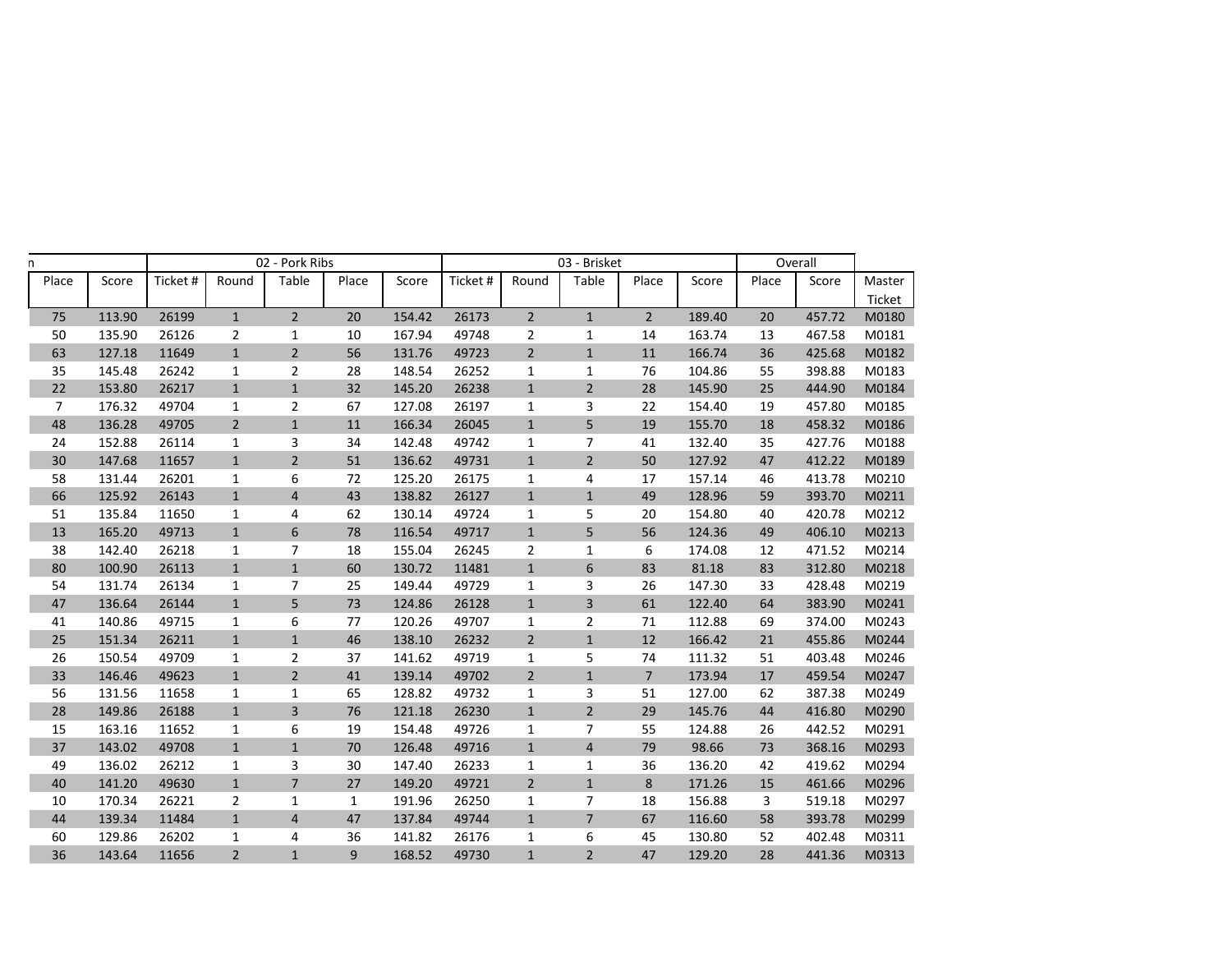

# Brazoria County Fair

Oct 08, 2021 - Oct 09, 2021 801 S. Downing|Angleton|TX||

#### Tickets Summary

|                  |          |                | <b>Beef Fajitas</b> |                |        |         |                | <b>Beans</b>   |                |        |          |                | <b>Friday Night Feast</b> |       |        |          |                | 01 - Chicker   |
|------------------|----------|----------------|---------------------|----------------|--------|---------|----------------|----------------|----------------|--------|----------|----------------|---------------------------|-------|--------|----------|----------------|----------------|
| Master<br>Ticket | Ticket # | Round          | Table               | Place          | Score  | Ticket# | Round          | Table          | Place          | Score  | Ticket # | Round          | Table                     | Place | Score  | Ticket # | Round          | Table          |
| M0314            | 26282    | $\overline{2}$ | $\mathbf{1}$        | 15             | 150.70 | 26393   | $\mathbf{1}$   | 3              | 39             | 111.18 | 35087    | $\mathbf{1}$   | $\mathbf{1}$              | 17    | 150.86 | 26240    | $\overline{2}$ | $\mathbf{1}$   |
| M0315            | 26283    | $\mathbf{1}$   | 5                   | 31             | 128.62 |         |                |                |                |        |          |                |                           |       |        | 26241    | $\mathbf{1}$   | $1\,$          |
| M0319            |          |                |                     |                |        |         |                |                |                |        |          |                |                           |       |        | 26111    | 1              | 3              |
| M0351            | 26270    | $\mathbf{1}$   | $\overline{4}$      | 22             | 137.44 |         |                |                |                |        |          |                |                           |       |        | 26184    | $\mathbf{1}$   | $\mathbf{1}$   |
| M0353            | 26268    | $\overline{2}$ |                     | $\overline{2}$ | 176.64 | 26307   |                | $\overline{2}$ | 47             | 100.88 | 35078    | 2              | 1                         | 12    | 161.24 | 26174    | 1              | 4              |
| M0354            |          |                |                     |                |        |         |                |                |                |        |          |                |                           |       |        | 26192    | $\mathbf{1}$   | 6              |
| M0355            | 26264    | $\overline{2}$ |                     | 14             | 153.94 | 26305   | $\overline{2}$ | 1              | $\overline{2}$ | 171.86 | 35075    | 2              |                           | 13    | 161.18 | 26141    | 1              | 5              |
| M0359            |          |                |                     |                |        |         |                |                |                |        |          |                |                           |       |        | 26135    | $\mathbf{1}$   | $\overline{2}$ |
| M0371            | 26271    | 1              | 5                   | 23             | 135.98 |         |                |                |                |        |          |                |                           |       |        | 26185    | 1              | $\overline{2}$ |
| M0373            | 26262    | $\mathbf{1}$   | $\overline{4}$      | 43             | 112.56 | 26343   | $\overline{2}$ | $\mathbf{1}$   | 15             | 146.00 | 35072    | $\mathbf{1}$   | $\mathbf{1}$              | 32    | 133.48 | 26138    | $\mathbf{1}$   | 3              |
| M0374            | 26278    | $\overline{2}$ | 1                   | 13             | 154.62 |         |                |                |                |        |          |                |                           |       |        | 26193    | 1              | 7              |
| M0375            | 35106    | $\mathbf{1}$   | 4                   | 30             | 130.26 | 26338   | $\mathbf{1}$   | $\overline{2}$ | 19             | 131.10 | 35068    | $\mathbf{1}$   | 6                         | 19    | 149.92 | 49747    | $\mathbf{1}$   | $\overline{2}$ |
| M0377            | 26263    | 1              | 5                   | 35             | 126.48 | 26303   | 1              | 3              | 20             | 130.52 | 35073    | 1              | 6                         | 21    | 147.98 | 26139    | 1              | $\overline{2}$ |
| M0379            | 26273    | $\mathbf{1}$   | 5                   | 29             | 130.62 |         |                |                |                |        | 35081    | $\overline{2}$ | $\mathbf{1}$              | 15    | 156.48 | 26204    | $\mathbf{1}$   | 3              |
| M0391            | 26272    | 1              | 5                   | 47             | 107.02 | 26346   | $\overline{2}$ | 1              | 5              | 165.60 | 35080    |                | 3                         | 45    | 110.80 | 26186    | 1              | 6              |
| M0393            | 26296    | $\mathbf{1}$   |                     | 54             | 87.86  | 26368   | $\mathbf{1}$   | 3              | 43             | 107.42 | 35060    |                |                           | 20    | 149.18 | 11505    | $\mathbf{1}$   | 3              |
| M0394            | 26265    | 2              |                     | 8              | 167.26 | 26345   | $\overline{2}$ |                | 4              | 166.10 | 35076    | 2              |                           | 6     | 170.14 | 26178    |                | 4              |
| M0395            | 35104    | $\mathbf{1}$   | $\Delta$            | 52             | 100.34 | 26336   | $\mathbf{1}$   | $\overline{4}$ | 24             | 124.60 |          |                |                           |       |        | 49745    | $\mathbf{1}$   | $\overline{7}$ |
| M0396            |          |                |                     |                |        |         |                |                |                |        |          |                |                           |       |        | 49641    | $\overline{2}$ | 1              |
| M0397            | 26299    | $\mathbf{1}$   | $\overline{4}$      | 37             | 124.94 | 26369   | $\mathbf{1}$   | $\mathbf{1}$   | 27             | 121.90 | 35063    |                | $\overline{3}$            | 30    | 138.74 | 26110    | 2              | $\mathbf{1}$   |
| M0399            | 26274    | 1              |                     | 32             | 126.88 | 26309   |                | 3              | 28             | 120.32 | 35082    | 2              |                           | 4     | 191.40 | 26229    |                | 3              |